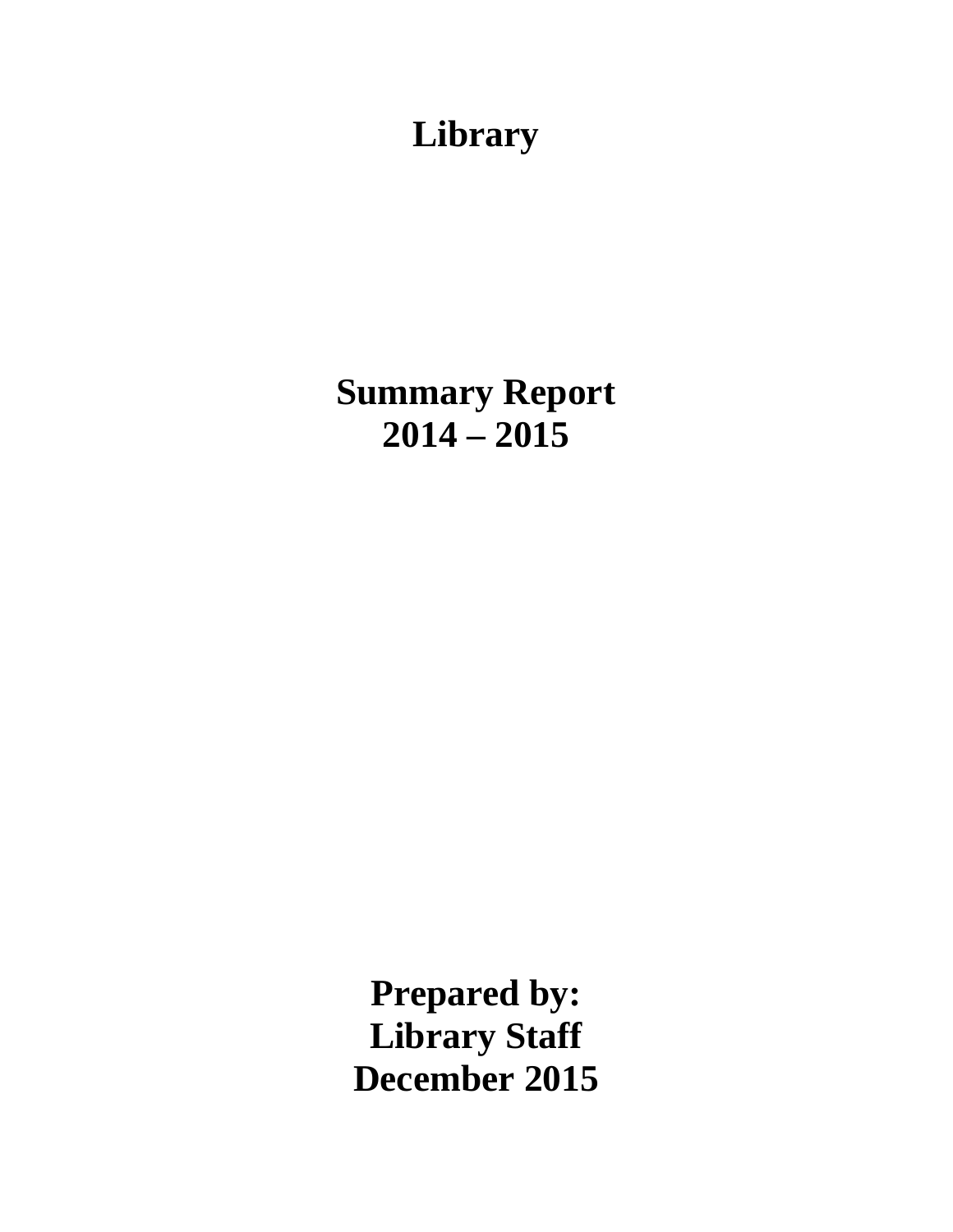## **Table of Contents**

| <b>Databases (Selected):</b> |
|------------------------------|
|                              |
|                              |
|                              |
|                              |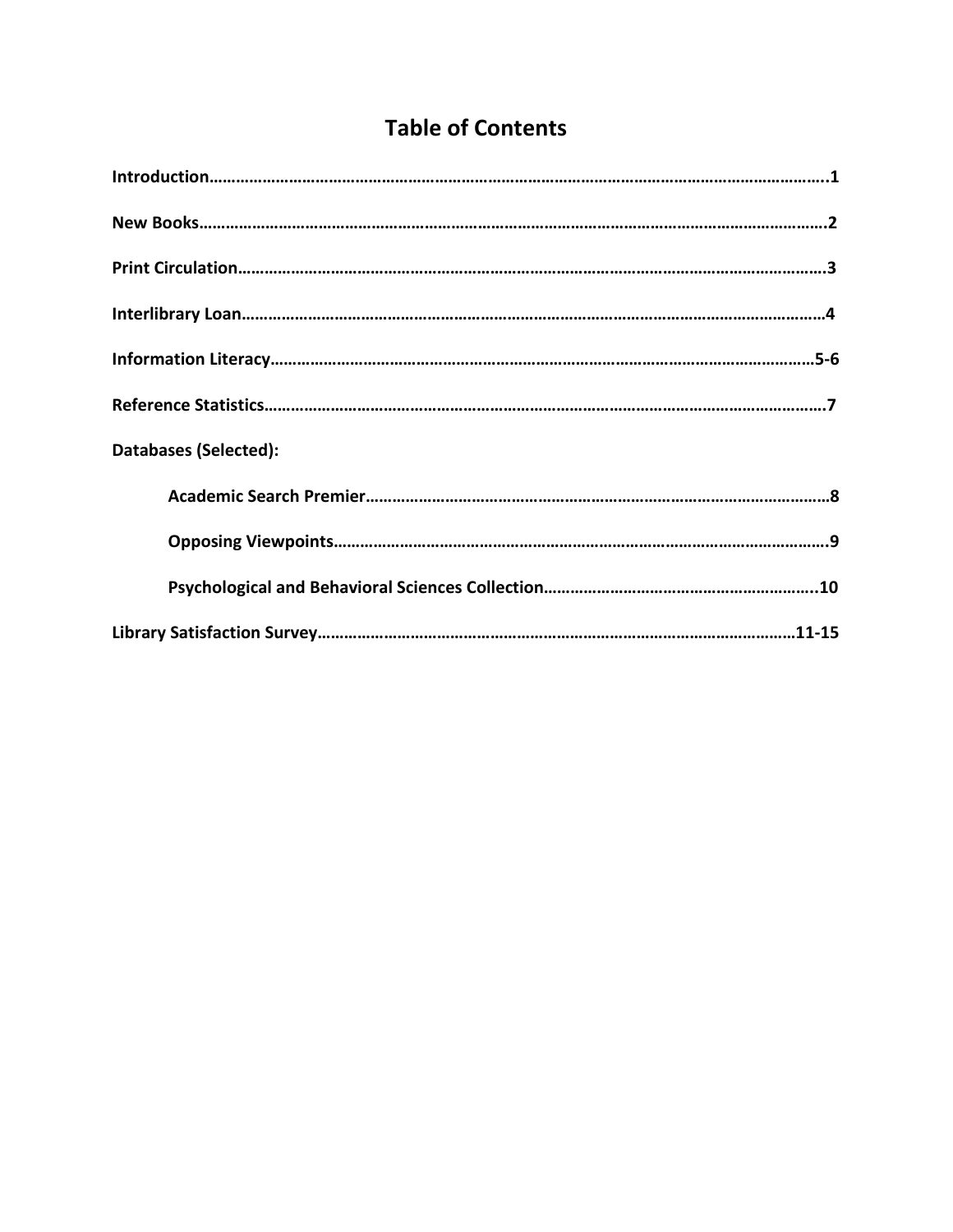### **2014 – 2015 Overview**

The 2014 – 2015 academic year brought relatively few changes to the resources and physical space, but there was staff turnover.

#### Staffing

In March Anna Malicka, the Evening Services Librarian, left ACC to become the Technical Services and Outreach Librarian at the University of New Haven. Susanna Phillips, who has more than 25 years' experience in reference and research services in various library settings, was hired shortly thereafter for the positon.

#### Resources

Every summer library staff evaluate the print periodical collection for potential additions and deletions. The summer of 2014 was approached slightly differently, as staff decided not to delete any current subscriptions; however, twelve new titles were added. The additions included both academic and popular titles, and they were selected to fill gaps in several topic areas.

Online database offerings remained unchanged for 2014 – 2015.

#### Physical Space

Due to declining print reference use, the reference collection was weeded to free up additional shelving. The New Books section, which was previously located on a small display rack, was moved to the vacated reference space. The total shelving area increased from eighteen to 54 feet, which enabled the books to be displayed properly.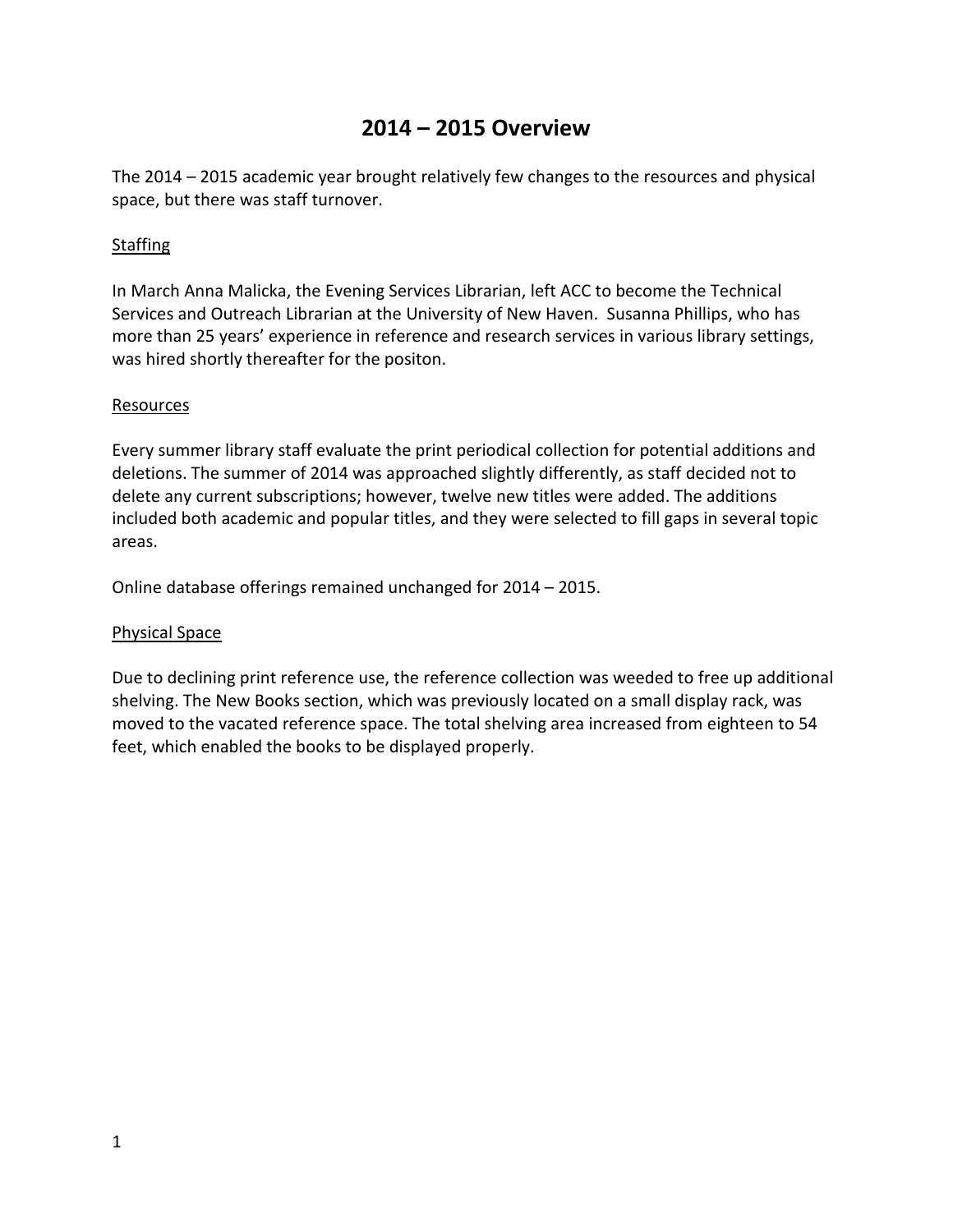

Library staff reviews professional literature, responds to faculty, staff, and student

recommendations, and relies on professional knowledge to build a well-rounded collection to

suit the needs of Asnuntuck Community College.

In the 2014 – 2015 academic year, there were 350 new books added to the collection.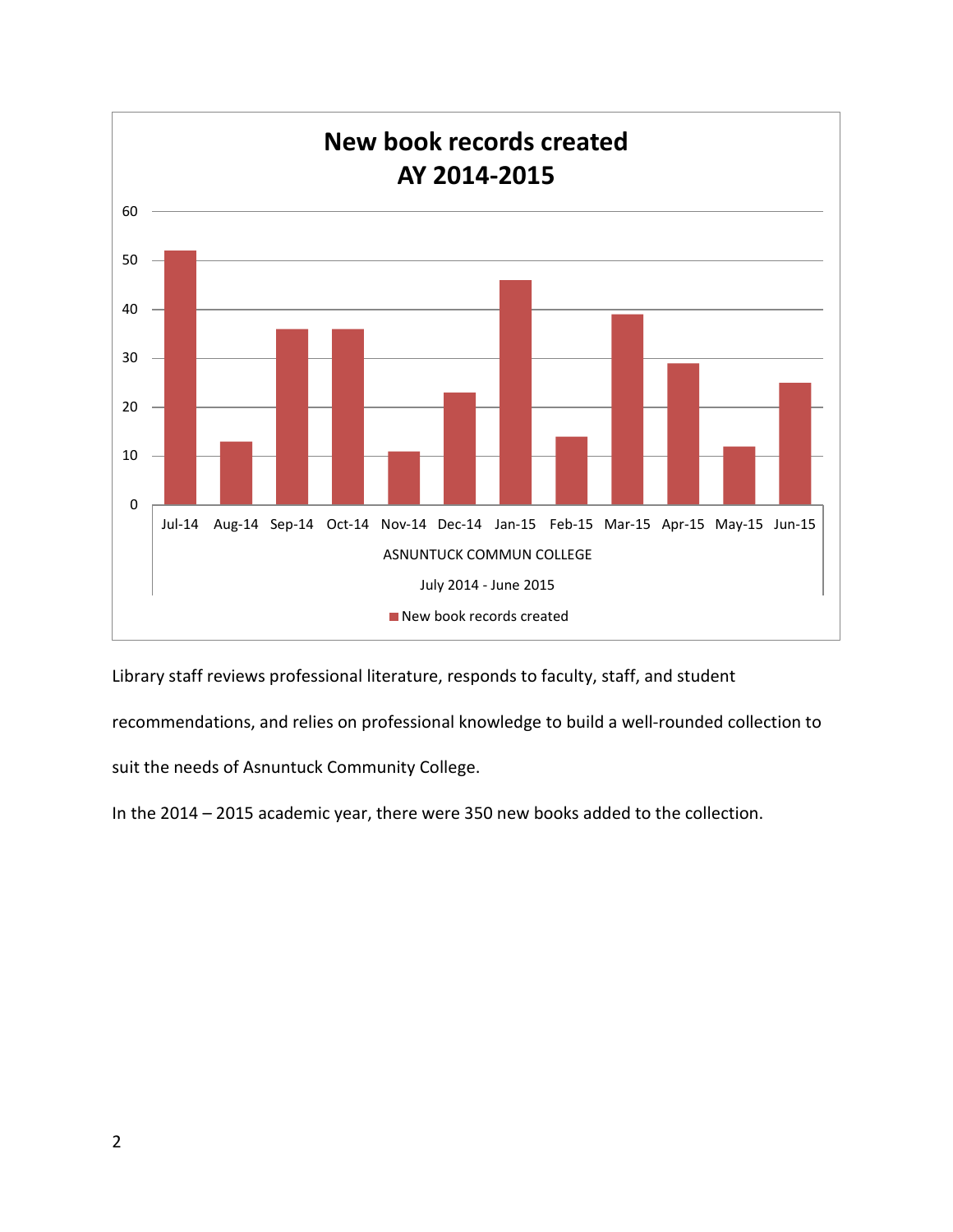

There was a 16% increase in circulation of printed materials during the 2014-15 academic year. As expected, circulation is highest mid-semester during the spring and the fall.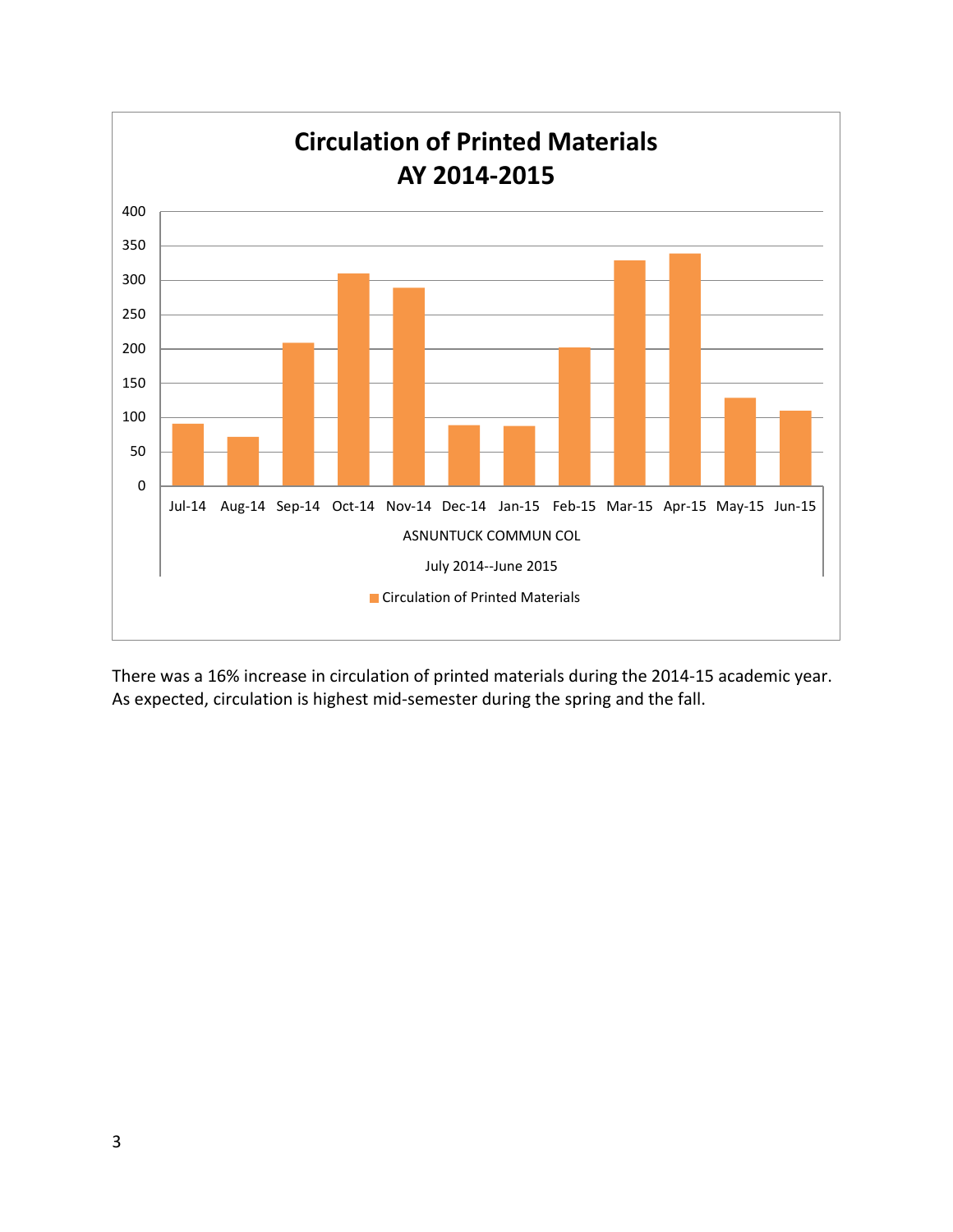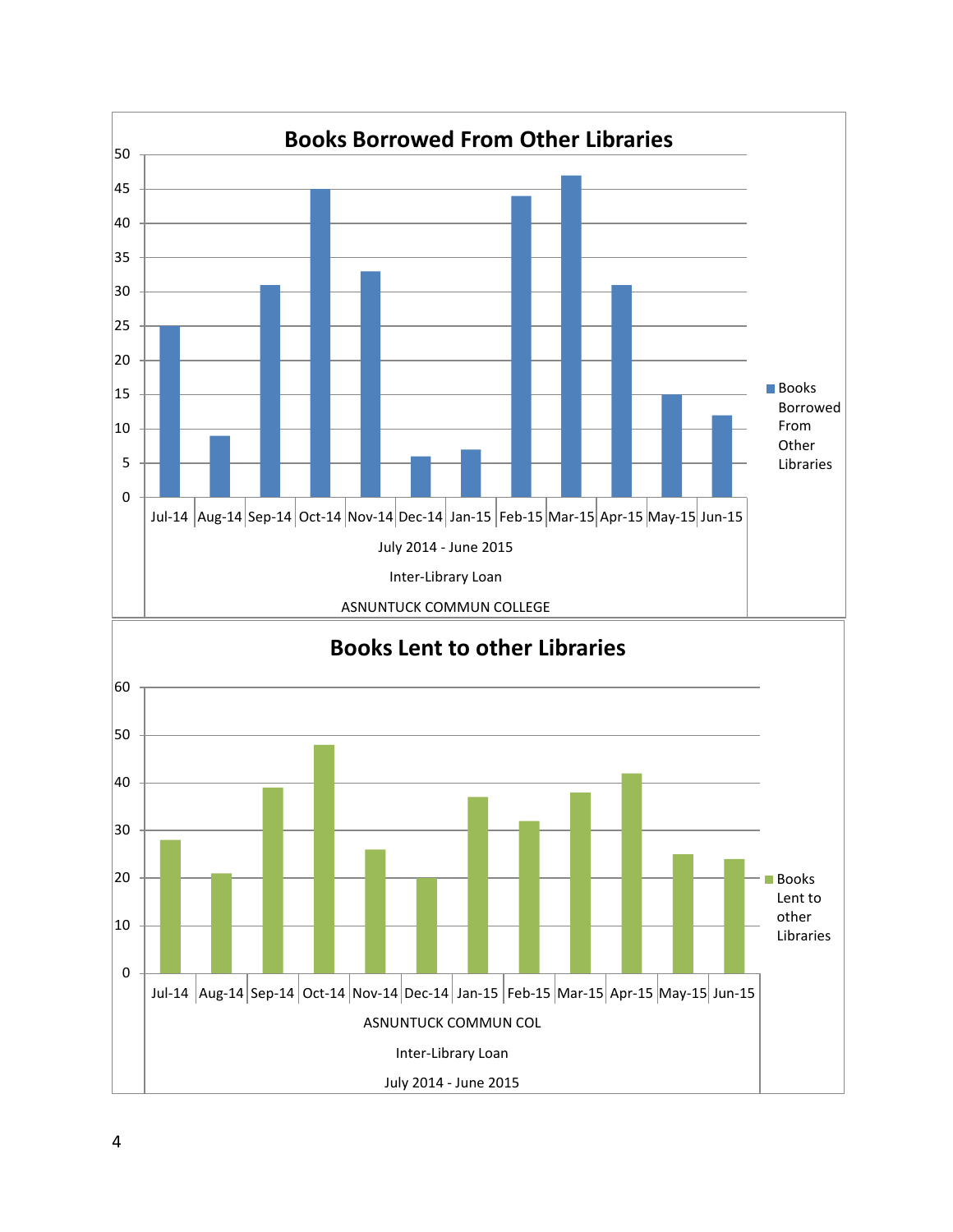## **Information Literacy Trends**



| <b>Information Literacy</b> | 2013-2014 | 2014-2015 |  |
|-----------------------------|-----------|-----------|--|
| <b>Number of Classes</b>    |           |           |  |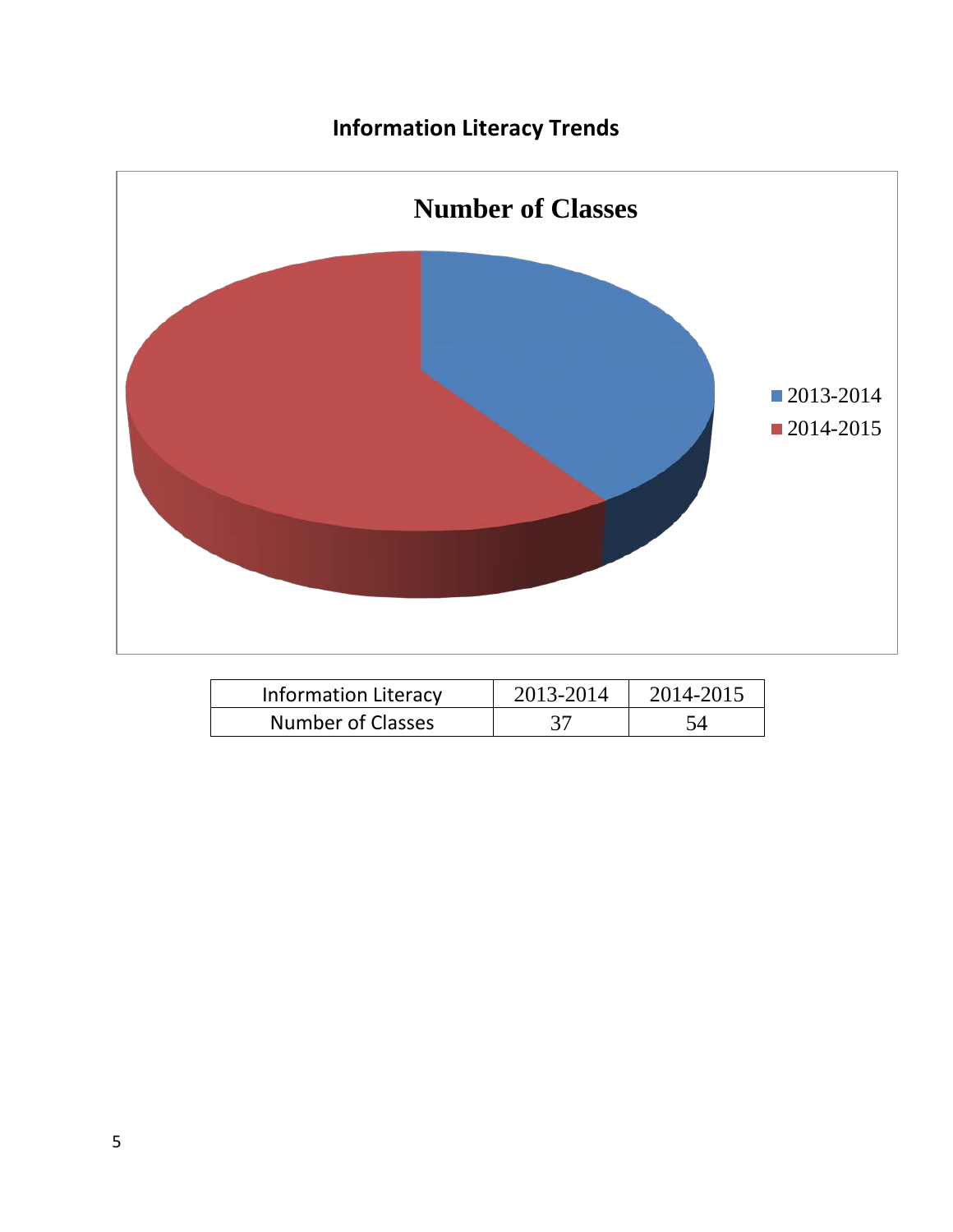## **Information Literacy Trends**



| <b>Information Literacy</b> | 2013-2014 | 2014-2015 |
|-----------------------------|-----------|-----------|
| Number of Students          | 875       | 1183      |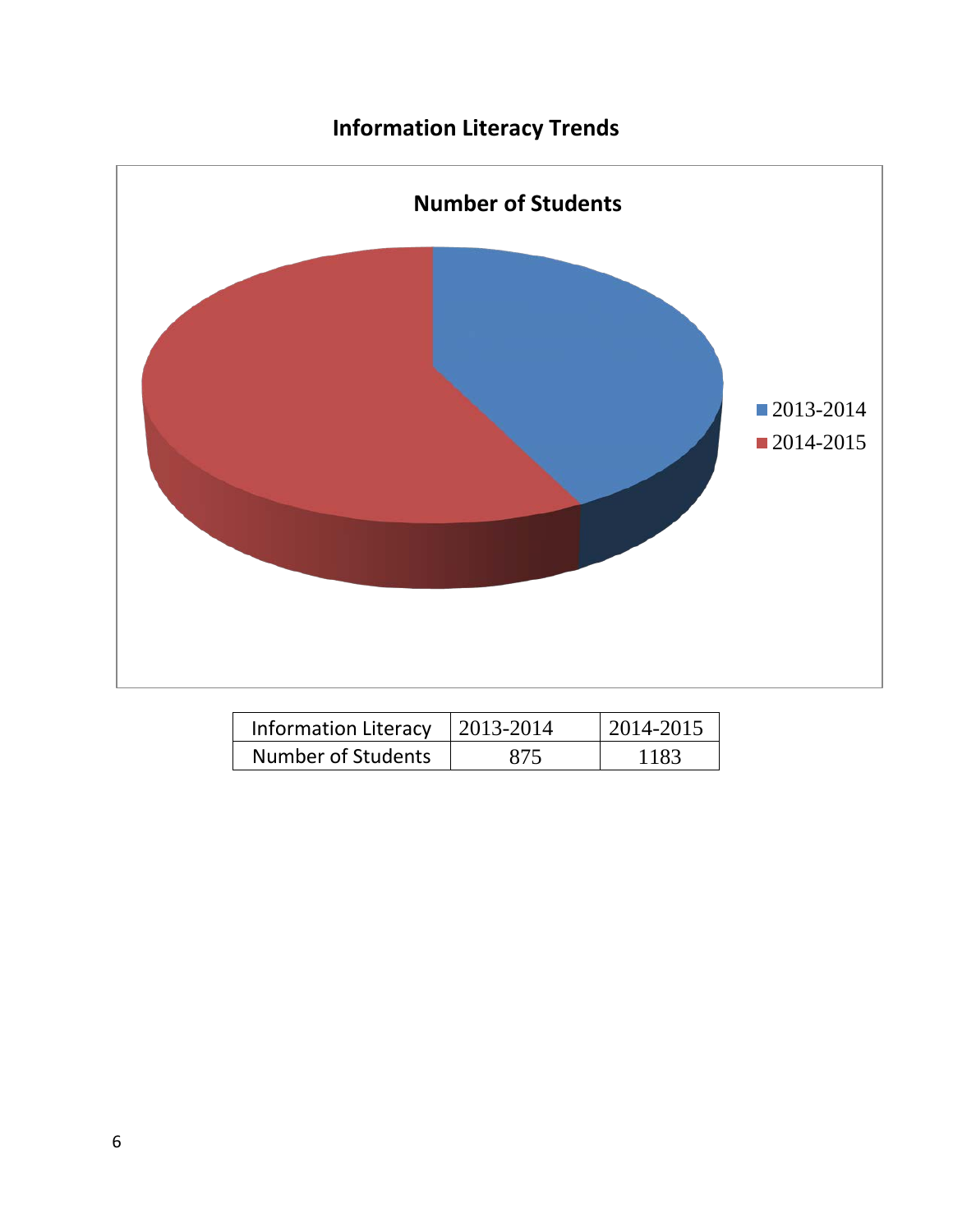### **Reference Statistics 2014 - 2015**



|             | July | August   | September | October | November | December |
|-------------|------|----------|-----------|---------|----------|----------|
| Reference   | 74   | າາ<br>ככ | 128       | 122     | 69       | 86       |
|             |      | 29       | 273       | 140     | 89       | ے ر      |
| Directional |      |          |           |         |          |          |

|             | Januarv | February | March | April | Mav | June | <b>TOTALS</b> |
|-------------|---------|----------|-------|-------|-----|------|---------------|
| Reference   | 28      | 81       | 157   | 172   | 102 | 44   | 1096          |
|             |         | 103      | 88    | 79    | 105 | 50   | 1160          |
| Directional |         |          | 13    | 18    |     |      | 105           |

Definitions:

Reference: Questions involving professional knowledge of a resource, such as the catalog, database or Internet. Research assistance, evaluation of sources, resource retrieval, etc, are also included.

IT: Assistance with technology, such as printers, log-ins, etc.

Directional: Location questions.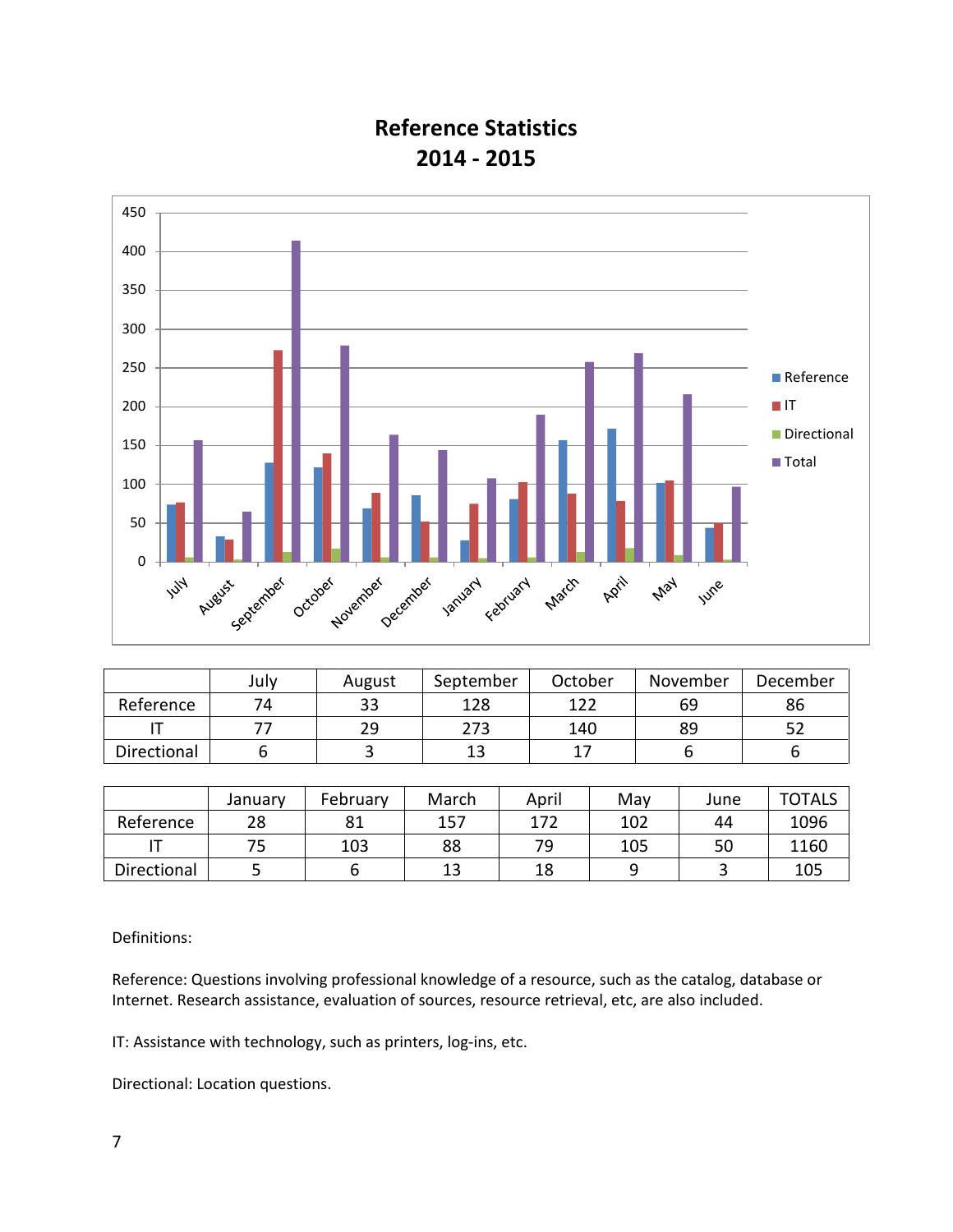

|           | AY2014 | AY2015 | %increase |
|-----------|--------|--------|-----------|
| Sessions  | 4865   | 6894   | 29%       |
| Searches  | 17625  | 29709  | 41%       |
| Full text | 11436  | 17533  | 35%       |

#### Definitions

Session: The number of times a person accessed Academic Search Premier.

Search: The number of times a person entered terminology in the search box and executed the search.

Full Text: The number of times a person clicked on the title of an article to view the full article.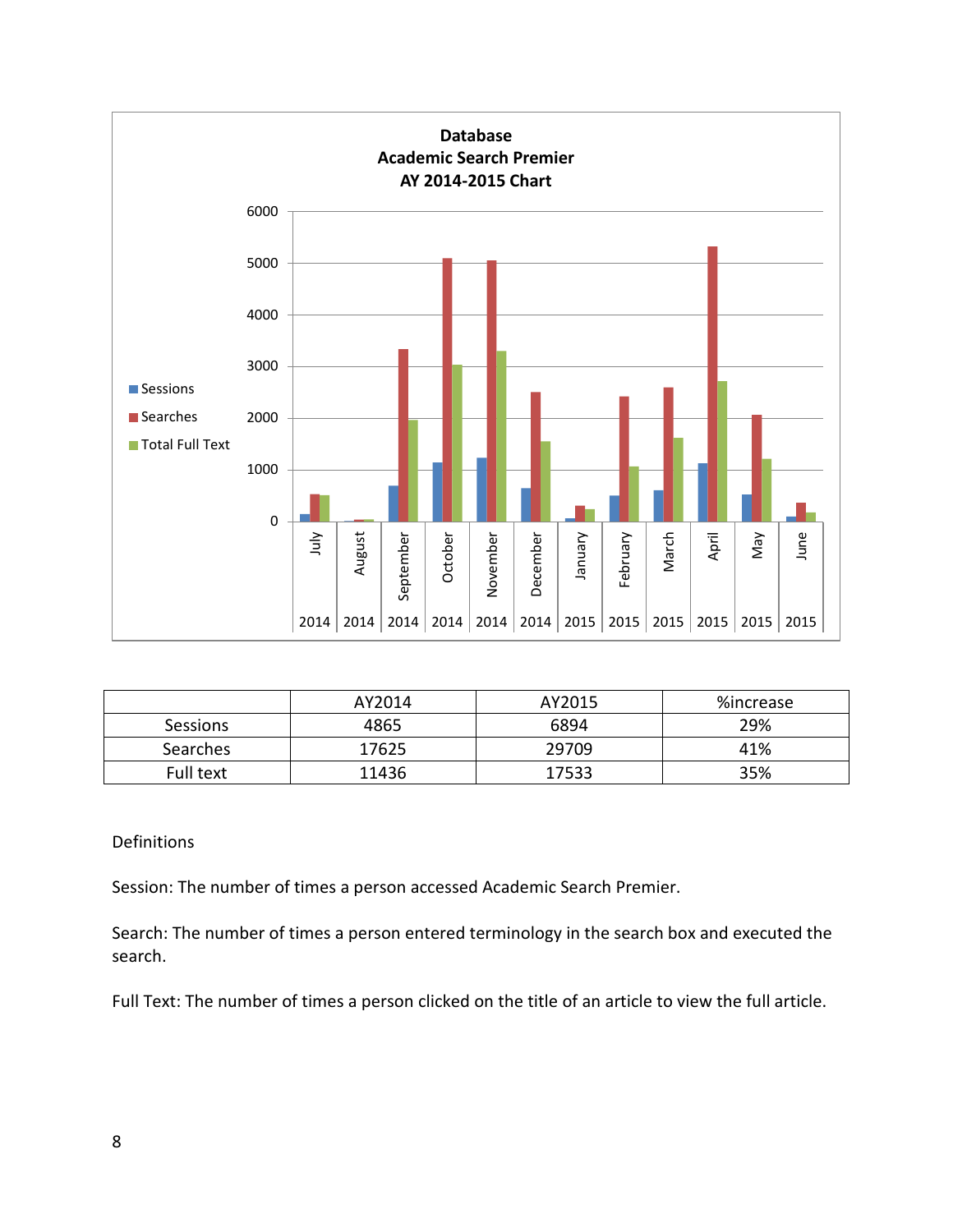

### Definitions

Session: The number of times a person accessed Opposing Viewpoints in Context.

Search: The number of times a person entered terminology in the search box and executed the search.

Retrievals: The number of times a person clicked on the title of an article to view the article.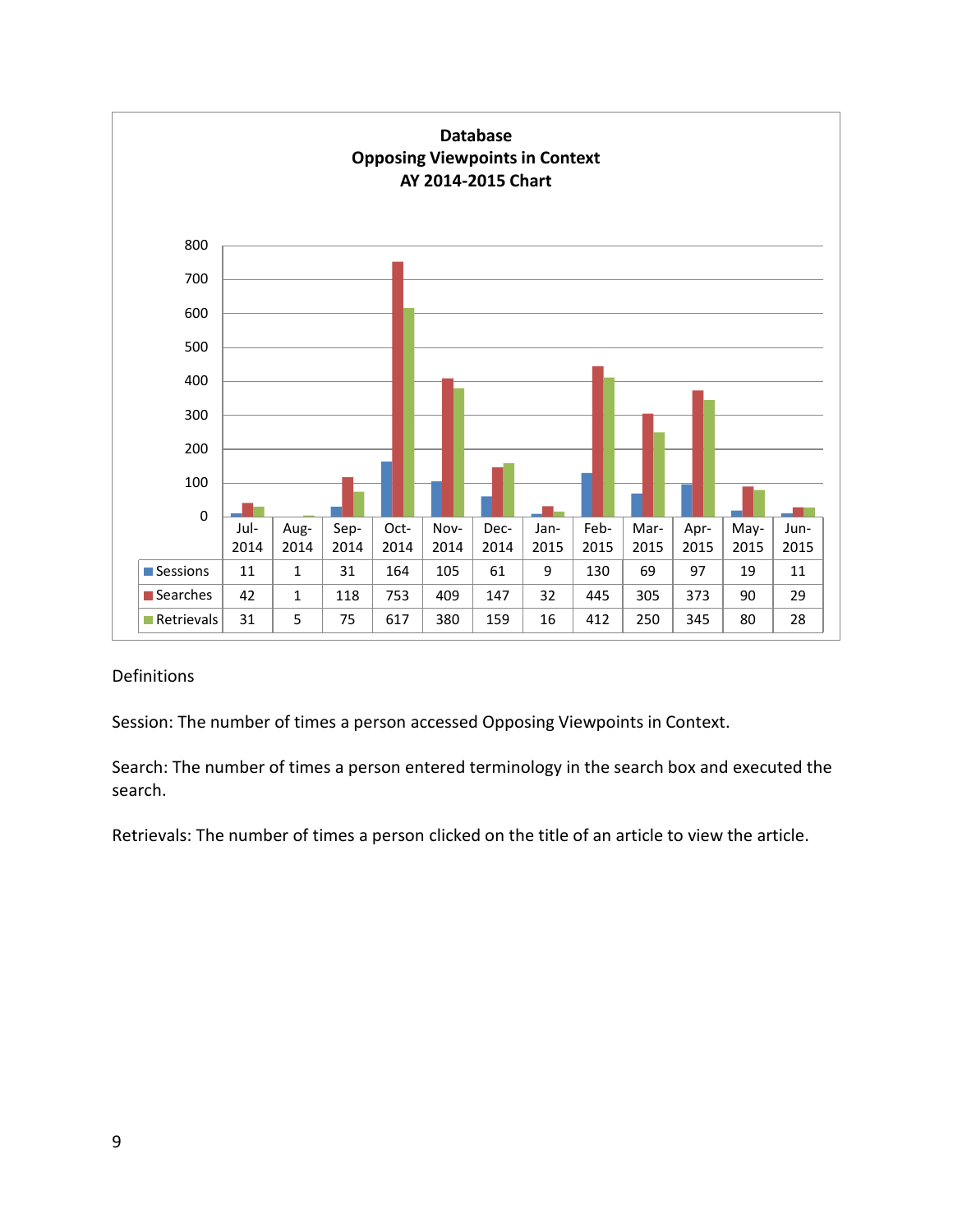

### Definitions

Session: The number of times a person accessed the Psychology and Behavioral Sciences Collection.

Search: The number of times a person entered terminology in the search box and executed the search.

Full Text: The number of times a person clicked on the title of an article to view the full article.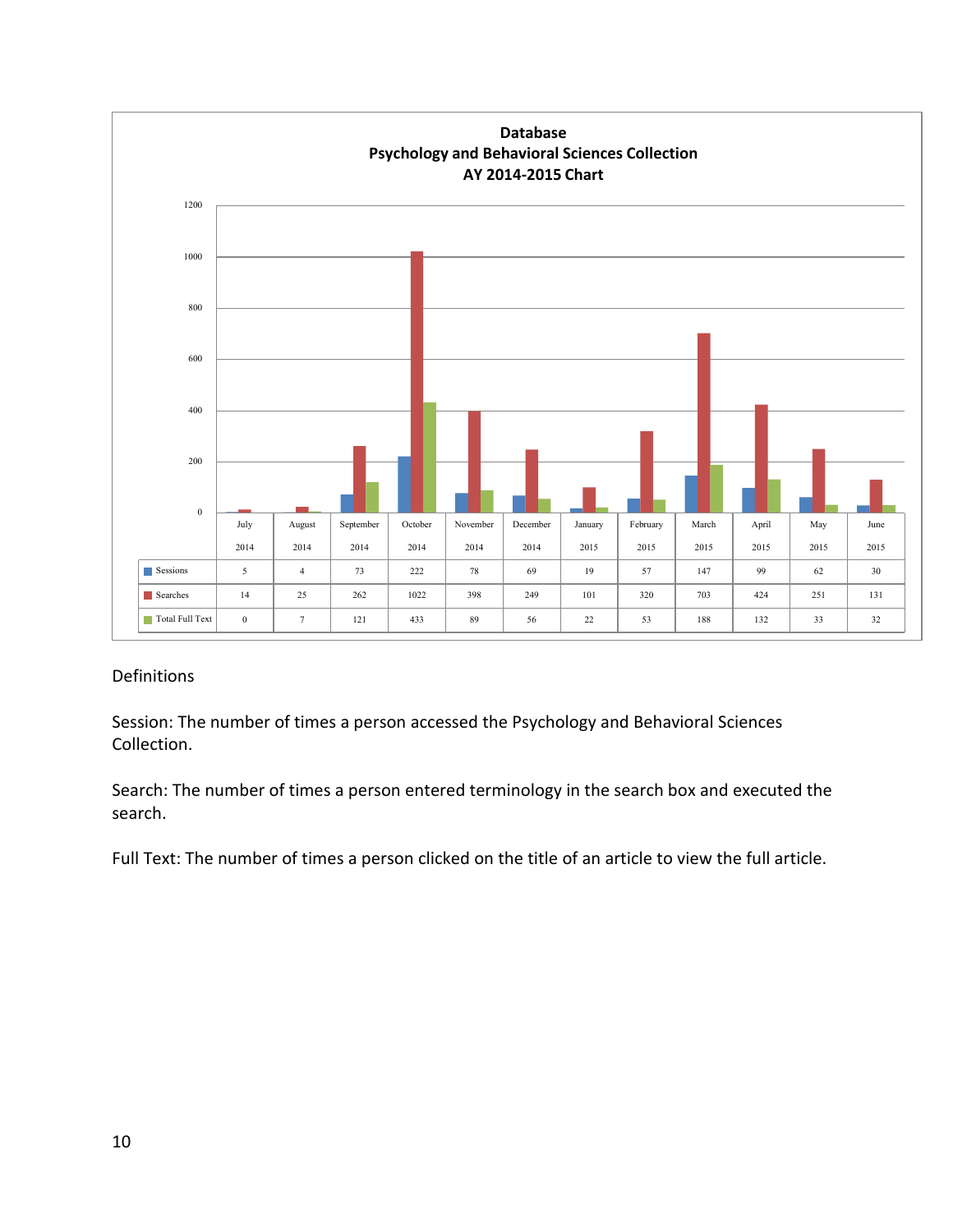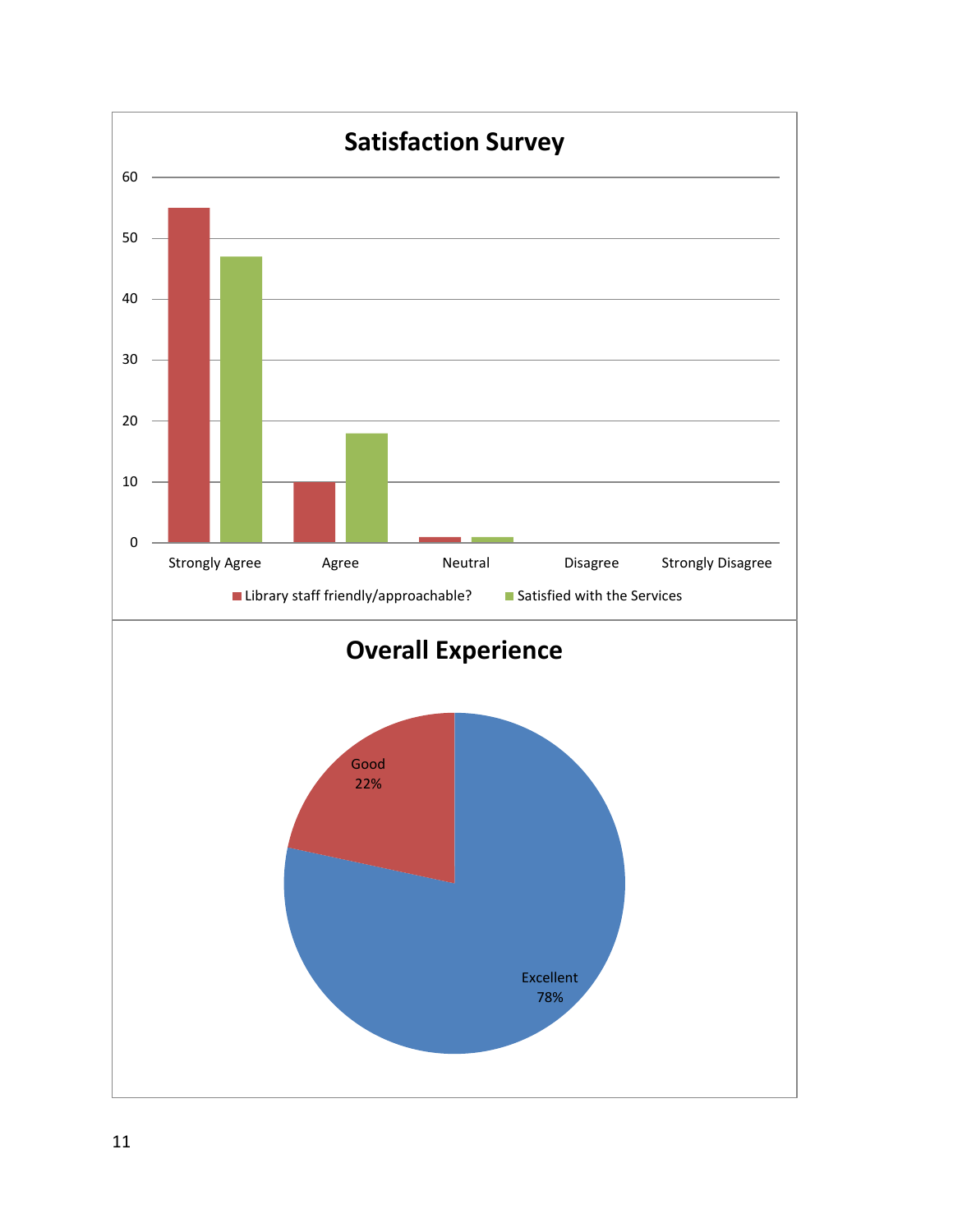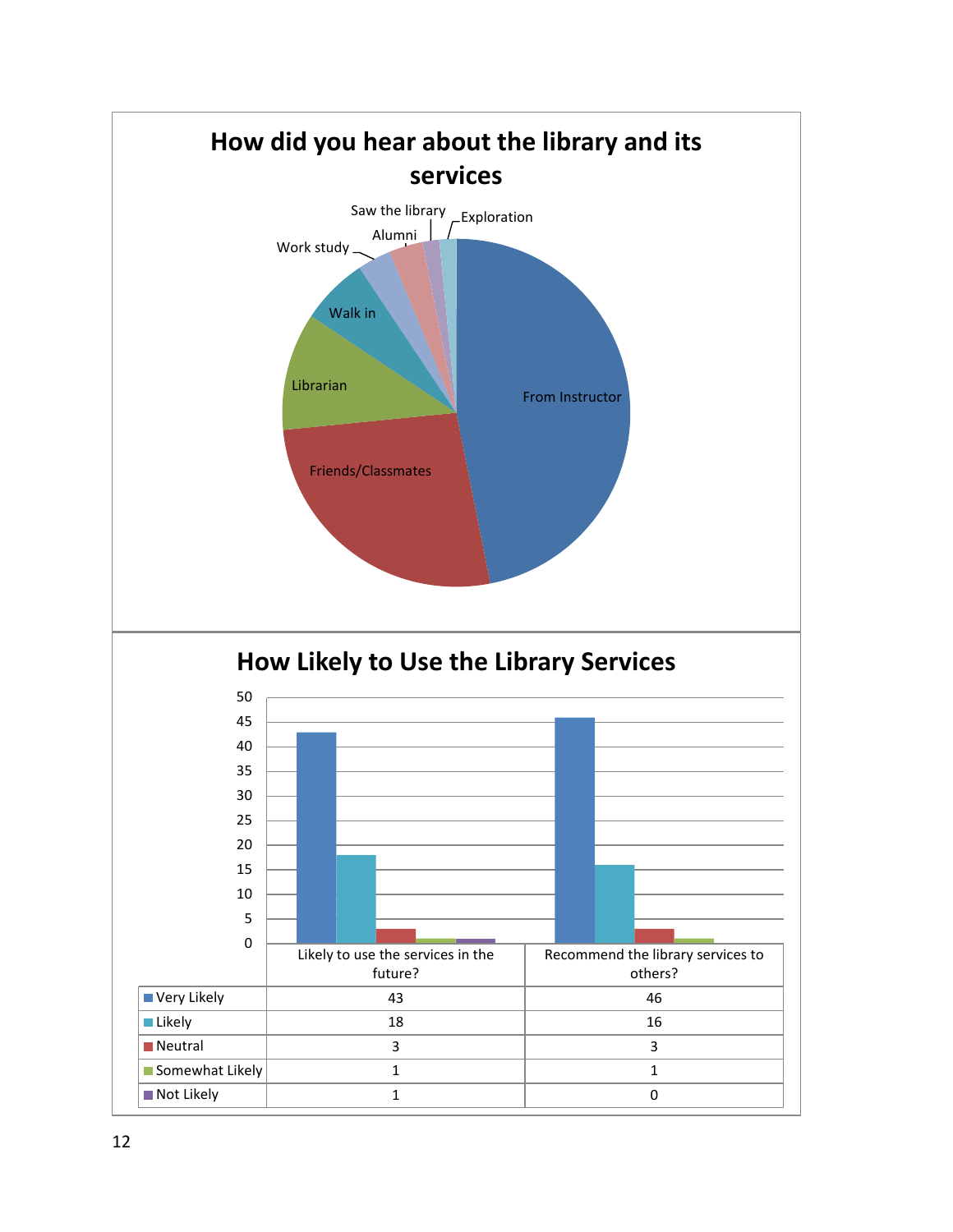

Total 66 people participated in this year's survey, includes 79% students, 14% Faculty/Staff and 7% Community users.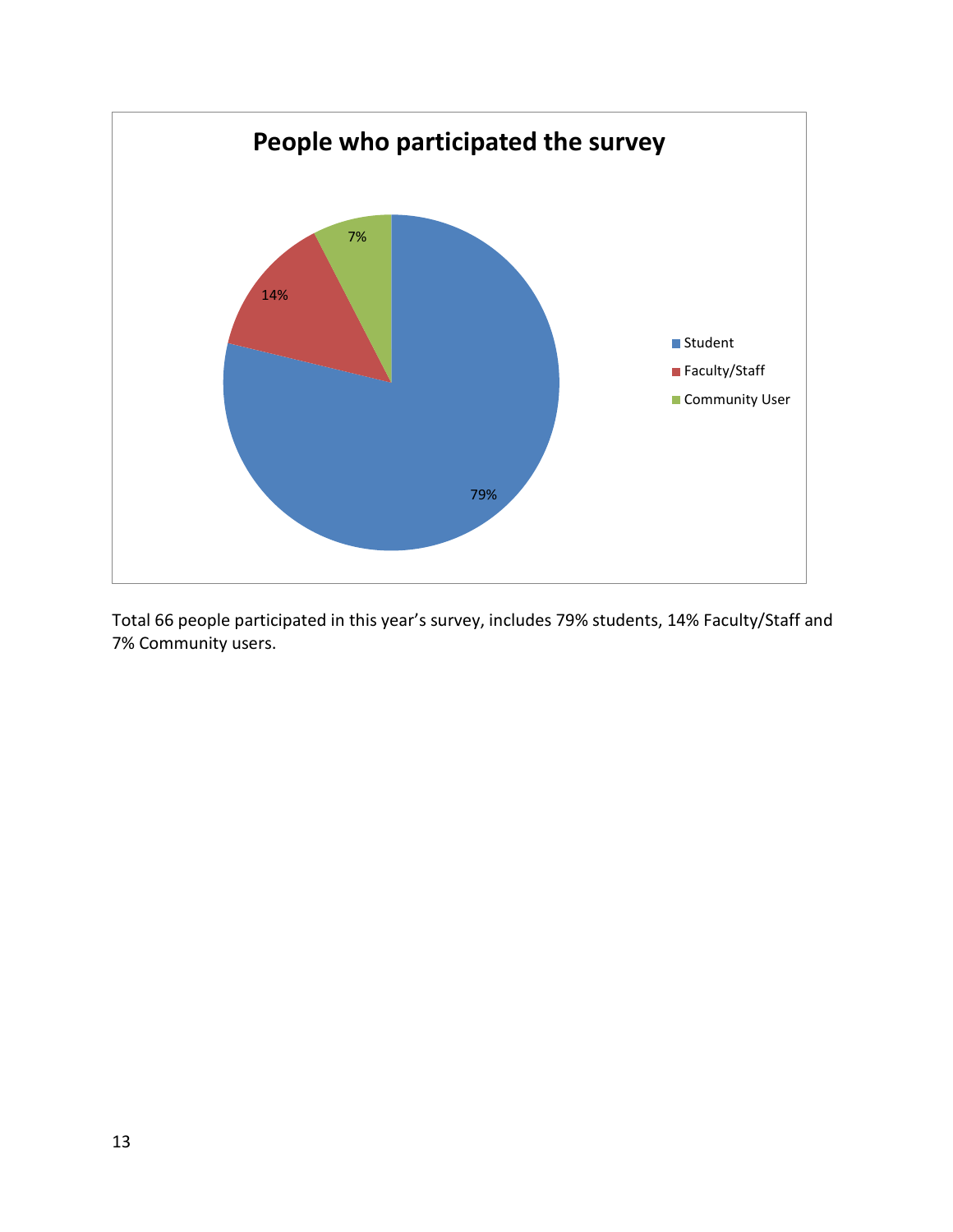### **Comments on the question of "What is the single most important thing the library can do to help you?"**

### **Student:**

"Updating the books and computers."

"Every time I had needed help, they always assisted me."

"Offer a quiet area that allows me to concentrate on my work while allowing me access to the tools I need, which I believe this library does."

"Offers me good resources to do homework."

"Have more Angelina's and Qiong's assisting us with our research papers and writings, more computers, faster internet, NO rug, quieter library, and study rooms."

"People are extremely loud! It is very hard to concentrate and study when conversations are being conducted in loud voices. I have complained before but nothing is ever done. Thank you." :Book resource, information. I love the staff."

"Research resources."

"Printing services, librarians are friendly."

"Computers."

"Computer/internet."

"Advance research skills to improve work from any class."

"You can provide a quiet study room in which to concentrate very difficult with computers & people talking all day long. Hallways outside of library are quieter then library."

"Provide quiet space with resource that I need, i.e. books & computers."

"Help direct students on computer or books and create a peaceful studying environment."

"It helps us get the information we need to help us succeed in our classes."

"Just keep doing what they're doing."

"Find books that will help me with my assignments and also the homework computers are very helpful too."

"Provide a quiet working environment and help when needed."

"They help you with your work if needed."

"They help me pick out good books."

"Help with database."

"Improve the computer speed & sometimes when I come to use a computer they are all taken." "Providing suggestions for research topics as well as just being helpful."

"Help with APA & MLA citation."

"Let me use computers when I need to."

"Have available computers."

"Quiet place to study and get good grades."

"Computers/ Copy papers."

"Be a calm, quiet place for me to be able to get work done."

"The library staff is amazing and very helpful."

"Copy papers, study."

"Help find anything you need for a paper."